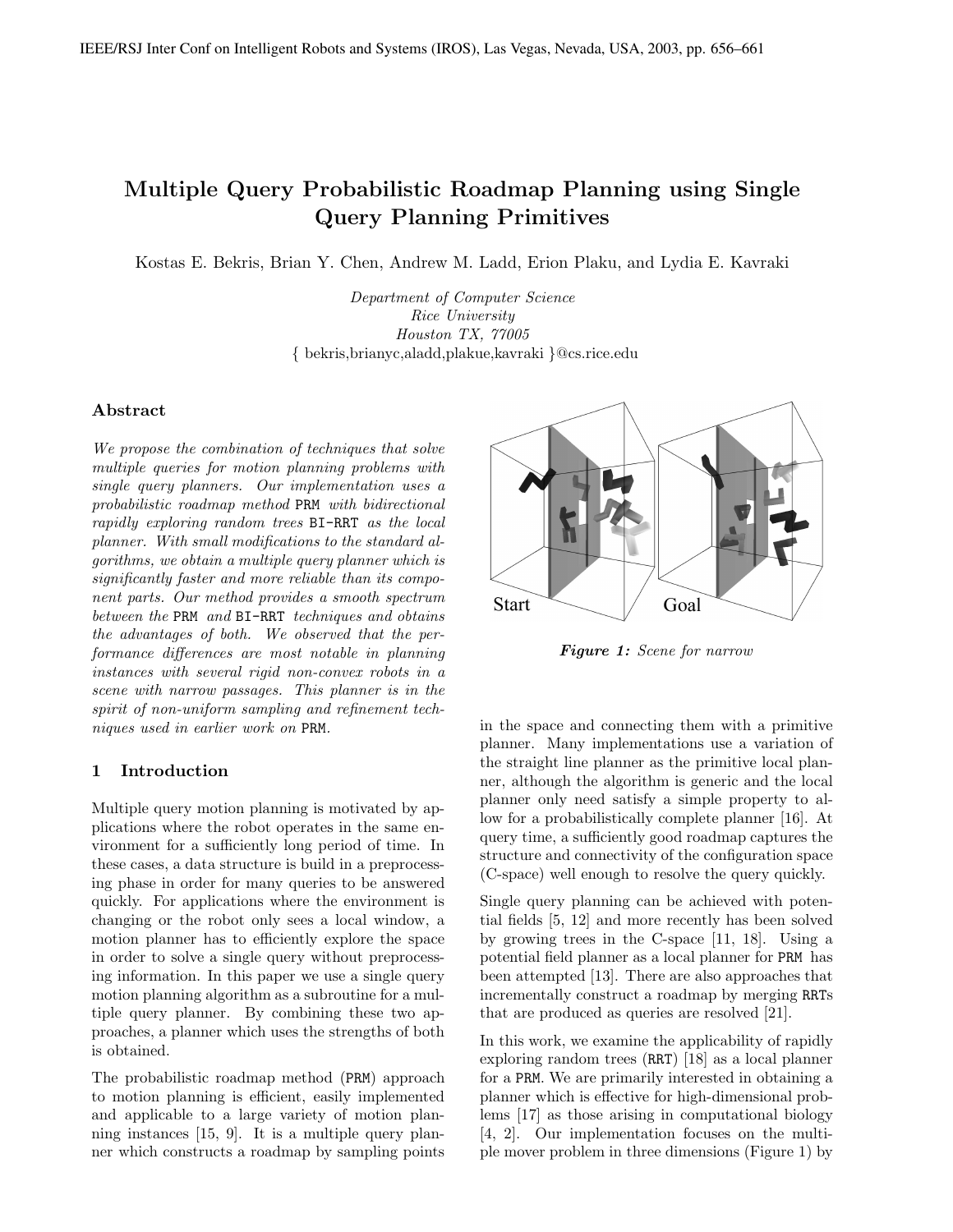modifying the originally stated RRT and PRM formulations so as to efficiently explore the C-space. We have tested our planner on a variety of benchmarks and we noticed significant improvement on clock time and roadmap quality compared to the PRM or BI-RRT planners. We report the results of our experiments and discuss how to vary the input parameters to obtain optimum performance.

# 2 Method and Implementation

Heterogenous Two-Tiered Planning The main contribution of this paper is to propose the combination of PRM and RRT methods in order to solve multiple query planning problems more efficiently. The general principle behind this work is to increase the power of the local planner in order to reduce the number of milestones needed by the PRM and to obtain a more robust planner.

We use  $BI-RRT$  as a local planner for a PRM planner. RRTs are grown at each milestone and connections between milestones are computed by BI-RRT. The RRTs rooted at the milestones and the paths between them are stored for use in queries. The use of RRT is akin to a refinement phase used in some PRM implementations [15] and the extra power of BI-RRT allows for fewer milestones in the top-level roadmap. Our implementation uses no specific refinement or nonuniform sampling heuristics and follows standard implementations from the literature.

Configuration Space The class of problems we considered for the purposes of our experiments with this general planning framework consisted of multiple non-convex, rigid bodies moving freely in a three dimensional workspace with rigid, non-convex static obstacles. As with other motion planners, obvious generalizations to many other kinematic planning problems are straightforward and the use of RRTs as subroutine gives a natural way to extend the planner to kinodynamic planning instances [7, 10, 19].

In our implementation, we represent the configuration of a single robot by a point and a quaternion  $(p, q)$ . N robots operating in the workspace are represented by a tuple  $\{(p_1, q_1), ..., (p_N, q_N)\}\$ . The dimensionality of the configuration space in this case is 6N. To obtain an embedding of a single robot into Euclidean 6-D, we catenate two points from opposite corners of the bounding box of a given configuration of the robot in the workspace. This construction is used for each robot to obtain a point in Euclidean 6N-D. Distance is measured in the usual way for these points. A straight line between two configurations  $(s_i, s_j) = (p_i, q_i, p_j, q_j)$  is defined as a linear interpolation between the two translation points  $(p_i, p_j)$  and a spherical interpolation for the quaternion representations of the rotation  $(q_i, q_j)$ .

Our implementation uses  $SWIFT++$  [8] for collision detection. Equally spaced points along the straight line between two configurations are tested for collision with intersection checks. The order of the checks is done by bisection, which increases the chances of quick rejection of paths in collision.

PRM Implementation We use a general implementation of PRM [15]. Our interpretation of the algorithm follows.

# Algorithm 1 BUILD ROADMAP $(n,k)$

- 1: Generate a set of  $n$  configurations in free space  $S$ from some distribution.
- 2: Let  $G = \emptyset$ , the empty graph on S.
- 3: for each configuration  $s_i \in S$  do
- 4: Find k neighbors for  $s_i$ ,  $N_k(s_i)$ .
- 5: **for** each configuration  $s_i \in N_k(s_i)$  do
- 6: if  $j > i$  and the local planner can find a collisionfree path from  $s_i$  to  $s_j$  then 7: add an edge  $(i, j)$  in  $G$ . 8: annotate  $(i, j)$  with the cost of the path. 9: end if 10: end for

#### 11: end for

12: **return** the graph  $G$  and the set  $S$ .

The k neighbor queries are answered using a combination of k-nearest neighbors and a random selection. The use of random selection offsets problems with the metric we observed in narrow areas of the space. As the graph is being built, the number of connected components can be maintained by using a fast union-find data structure. By limiting the number of intra-component local planner checks by a small constant, roadmaps can be constructed more quickly without sacrificing much quality. This pass is similar to approaches used in other PRM implementations [14].

RRT Implementation The top-level implementation of the RRT algorithm [20] is as follows:

| Algorithm 2 RRT $(n, s_0)$ |  |  |  |  |
|----------------------------|--|--|--|--|
|----------------------------|--|--|--|--|

- 1: Add  $s_0$  as the root of the tree, T.
- 2: for  $i$  ranges from 1 to  $n$  do
- 3: Generate a free configuration from a random distribution,  $s_{\text{target}}$ .
- 4: Find the closest point in the tree  $T$ ,  $s_j$ .
- 5: Set  $s_i$  to INCREMENTAL-PLANNER $(s_j, s_{\text{target}})$ .
- 6: Add  $s_i$  to the tree, T, as a child of  $s_j$ .
- 7: Annotate the edge in the tree with the cost from  $s_j$  to  $s_i$ .
- 8: end for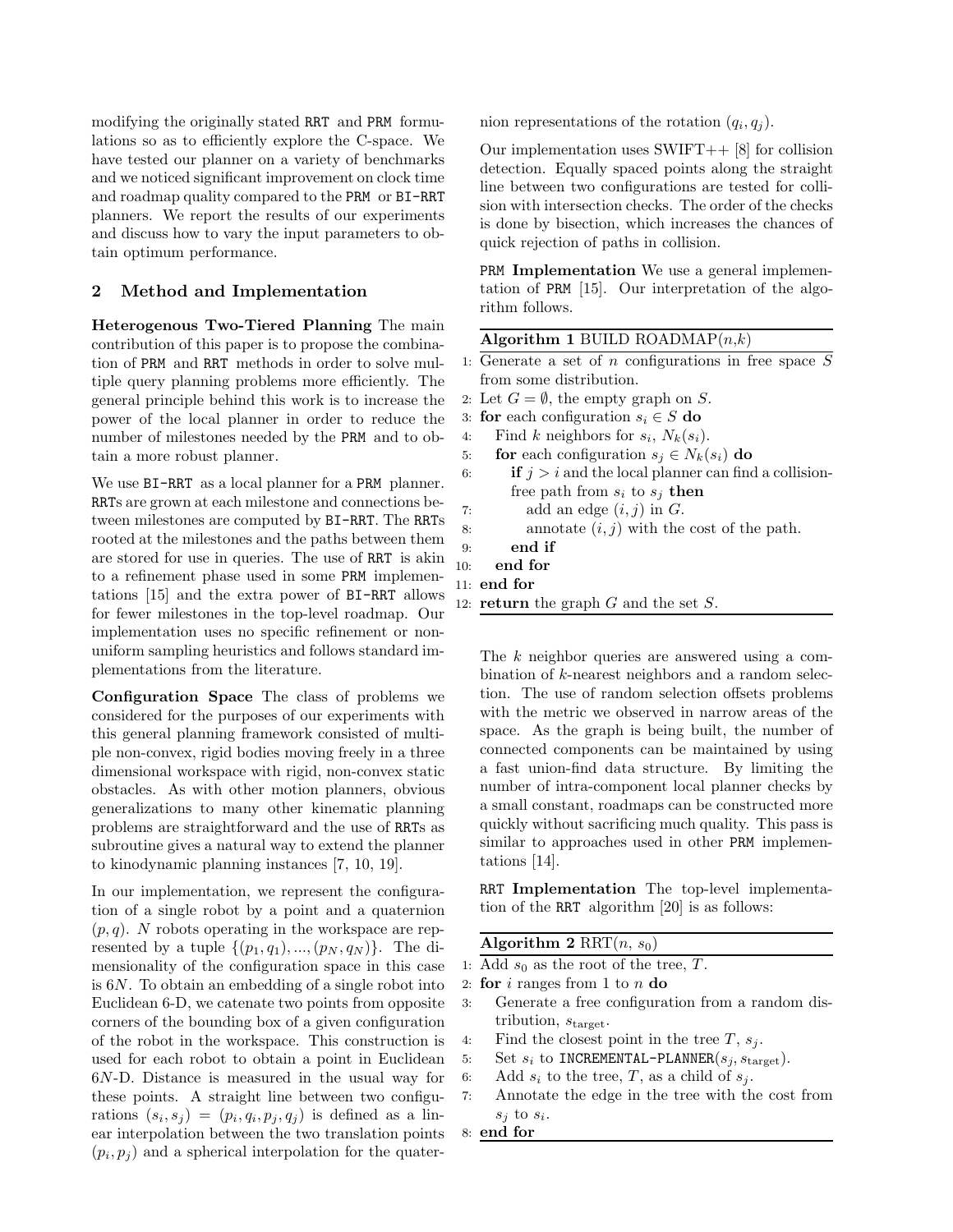We use the following implementation of  $BI - RRT$ .

| Algorithm 3 BI-RRT $(n, T_1, T_2)$ |  |  |  |  |  |  |
|------------------------------------|--|--|--|--|--|--|
|------------------------------------|--|--|--|--|--|--|

|  |  |  | 1: for i ranges from 1 to n do |  |  |  |  |  |
|--|--|--|--------------------------------|--|--|--|--|--|
|--|--|--|--------------------------------|--|--|--|--|--|

- 2: Generate a free configuration from a random distribution,  $s_{\text{target}}$ .
- 3: Find the closest points in each tree,  $s_j^1$  and  $s_k^2$  respectively.
- 4: if the local planner can connect  $s_j^1$  to  $s_k^2$  then
- 5: **return** the path from  $s_0^1$  to  $s_0^2$  via  $s_j^1$  and  $s_k^2$ . 6: end if
- 7: Set  $s_i^1$  to INCREMENTAL-PLANNER $(s_j^1, s_{\text{target}})$ .
- 8: if the local planner can connect  $s_i^1$  to  $s_k^2$  then
- 9: **return** the path from  $s_0^1$  to  $s_0^2$  via  $s_i^1$  and  $s_k^2$ .
- 10: end if
- 11: Swap  $T_1$  and  $T_2$ .
- 12: end for
- 13: return no path was found.

Adapting RRT for use with PRM Each milestone in the PRM graph is an RRT. When generating the milestones, we begin with a random configuration for the root and grow the RRT by a fixed number of iterations. Each RRT can be viewed as a set of configurations, the embeddings we describe earlier are used to obtain a set of points in 6N-D. The centroid of this point set is computed and is used as the coordinates for that RRT. In Algorithm 1, the neighbor query uses these coordinates.

The local planner for the PRM is Algorithm 3. Before running the  $BI-RRT$ , we first compute k close pairs between the two sets of configurations and try to use a straight line planner to connect them. In Algorithm 3, the local planner is taken to be a straight line planner.

In the case of multi-robot motion planning the generation of the node configurations is faster if it is done incrementally. We first choose a random order to generate the robots in and then embed the robots in this order. If the embedding fails at any point, we re-embed the robot that failed until it succeeds. This leads to a significant reduction in the number of attempts required.

The incremental planner that we use checks collisions by bisection and has been adapted for multi-robot planning instances. Each robot is moved simulataneously towards the goal configuration. The path is checked for collisions incrementally by adding one robot at a time to the path and checking for collisions with the environment and with the previous robots. If a collision is found, then a new target configuration for the robot being added is generated. Although this local planner is more expensive than checking all robots simultaneously, we found that it is considerably more effective in covering the space. The configuration returned by the call is the final goal that computed. In the case where no robot can move, no configuration is returned and outer loop repeats without incrementing.

 $k$ -nearest neighbors The  $k$ -nearest neighbor queries were implemented using 6N-D tree [6]. In our experience, the efficiency of this query in practice is significantly better than the worst case  $O(n^{\frac{6N-1}{6N}})$  if some care is taken during the query. The tree is traversed greedily towards the query point. When walking up the tree, if the worst point in the partial  $k$ -NN is further than the closest point of the incrementally constructed bounding box around the point set on the other branch, then that branch is taken. Also, a small performance improvement can be gained by not splitting point sets of cardinality smaller than some threshold, experimentally around 25 to 80.

Since the configurations in the RRT are added incrementally and in a spatially local way, an invariant which requires that the tree is fairly well balanced is maintained. The ratio of the point sets on the left and right side cannot be too small or too large. When this occurs at some subtree, the tree is collapsed and rebuilt as a balanced tree. In our experiments, this is necessary but happens sufficiently infrequently that it amortizes well. The trick of not splitting leaves with small point sets greatly reduces the amount of time spent rebalancing trees.

Queries Query handling is done by connecting the two query configurations to the roadmap and proceeding by graph search. We find the k-nearest milestones for each configuration and alternately try to connect them using the BI-RRT algorithm. As soon as both query configurations lie in the same connected component, we cease computation and return the path. We applied some simple path smoothing to the resulting path to improve the quality of the output.

### 3 Methodology and Results

The PRM of RRTs has several parameters which we will now describe:  $N$ , the number of robots,  $n$ , the number of milestones used in the PRM layer,  $m$ , the number of RRT iterations per milestone,  $k$ , the number of iterations that  $BI-RRT$  is run for,  $c_{NN}$ , the number of nearest neighbor milestones to use for PRM,  $c_r$ , the number random neighbor milestones to use for PRM, and  $c_{cp}$ , the number of close pairs to check before running BI-RRT.

In our experiments, we measure time and precision. Time is measured for the preprocessing phase (pp time) and for average time to respond to a query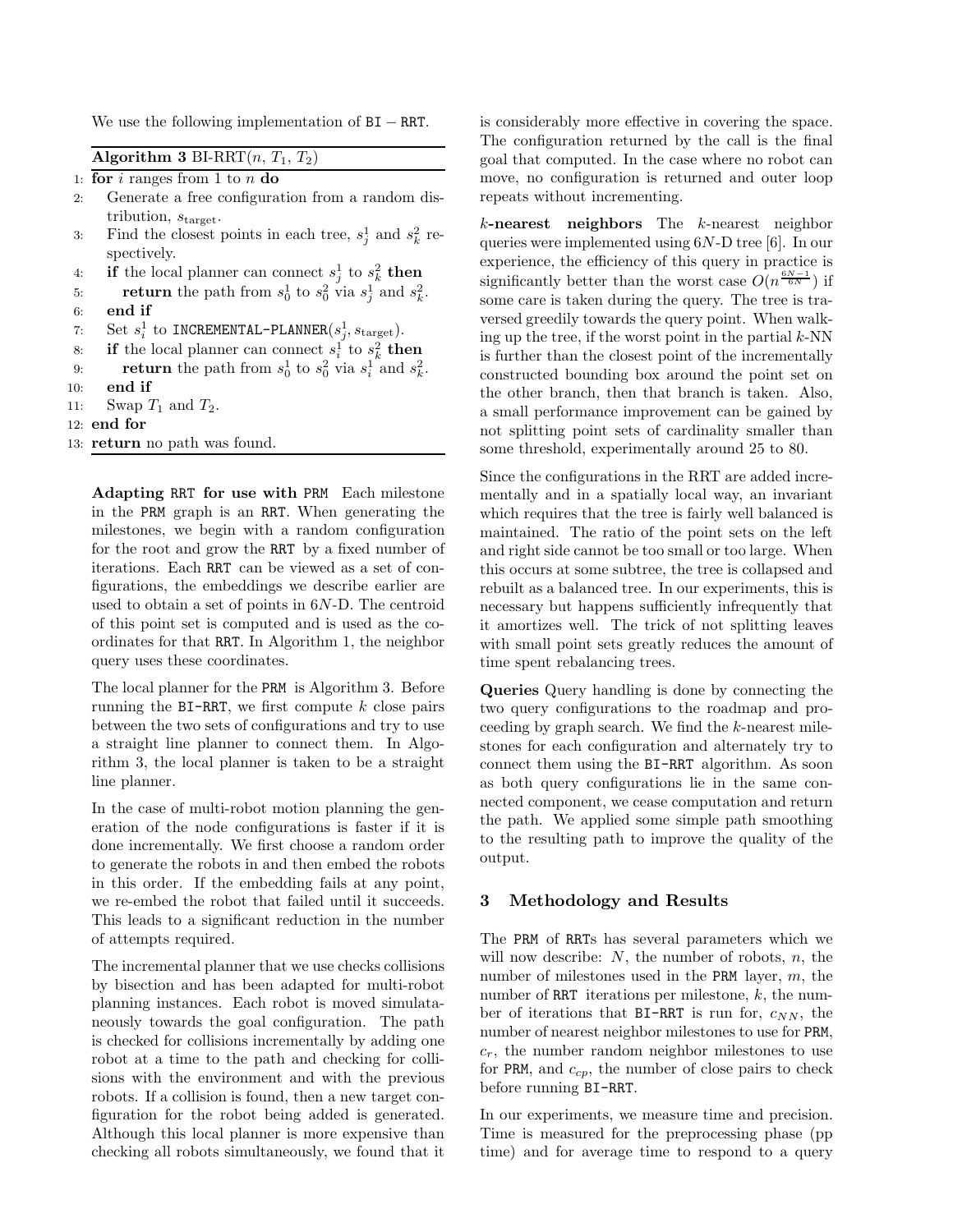

Figure 2: Robots and scenes for the experiments

(aq time). We also record the number of  $SWIFT++$ collision detection calls for preprocessing (pp coll.) and per query (aq coll.). Precision is measured by taking some number of non-trivial random queries and counting the fraction solved positively.

The experiments were carried on dual Athlon 1900MPs with 1 gigabyte of RAM. Computation is monolithic, sequential and fits inside the core so there is no disk access.

We tested on a variety of benchmarks (Figure 3). The robots we used are illustrated in Figure 2(a). Problem "fence1" uses one robot of type C and problems "fence2" and "narrow2" use two copies of C. Problem "random3" uses one A, one C and one D. Problem "narrow4" uses one B, two C and one D and we have added one A and one C for "narrow6" and "empty6". Finally, problems "narrow8" and "empty8" also include one B and one D.The scenes are also shown. In Figure 1, the scene for the narrow passage is shown. In Figure 2(b), the scene filled with random polyhedra is shown. Finally, in Figure  $2(c)$ , the scene with the fence is shown.

In Figure 3, we compare three different motion planners. A standard PRM, a BI-RRT, and the PRM of RRTs. Each planner uses the same code base and corresponds to different parameter settings. A PRM is obtained by setting  $m = 0$ ,  $k = 0$  and  $c_{cp} = 1$ . A BI-RRT is obtained by setting  $n = 0$  and  $c_{cp} = 0$ . In setting the remaining parameters, we tried a variety of settings and chose good tradeoffs for each with an emphasis on precision.

### 4 Discussion

In Figure 3, we summarize our results for the various benchmarks. The most important difference that we note is significant increase in reliability over

PRM and over BI-RRT. In our implementation, PRM of RRTs generally outperforms PRM for multiple query problems. Typically, for the cost of two or three BI-RRT queries, we can preprocess the space with PRM of RRTs to obtain a structure which answers queries more robustly and more quickly than BI-RRT. The differences between the methods were more pronounced in the examples with more complex scenes and with more robots. We use fairly standard implementations of RRT and PRM. We think it is likely that improvements to either subroutine would be an improvement for our planner.

The method we present has common attributes with other refinement and non-uniform sampling techniques used in PRM planning. RRTs have a tendency to grow towards obstacles. This gives a tendency to throw more configurations near obstacles which resembles the technique of OBPRM [1]. The rejection sampling and local improvement of RRT is similar to the enhancement phase of early PRM planners [14, 15].

Both RRT and PRM are well-known to be extremely sensitive to the interplay between the metric and the incremental planner [18, 3]. We also made this observation in our implementation. In environments with thin features, in particular the fence environment, BI-RRT tended to produce many configurations that were stuck near obstacles. BI-RRT also makes use of locality and is capable of answering easier queries while avoiding difficult and irrelevant parts of the space. In environments with a single narrow feature, the BI-RRT is forced to do a similar amount of work to the PRM or PRM of RRTs preprocessing phases to answer a single query. This phenomena also accounts for the better performance of BI-RRT on the random example compared to other examples where resolving a query can be often be done without con-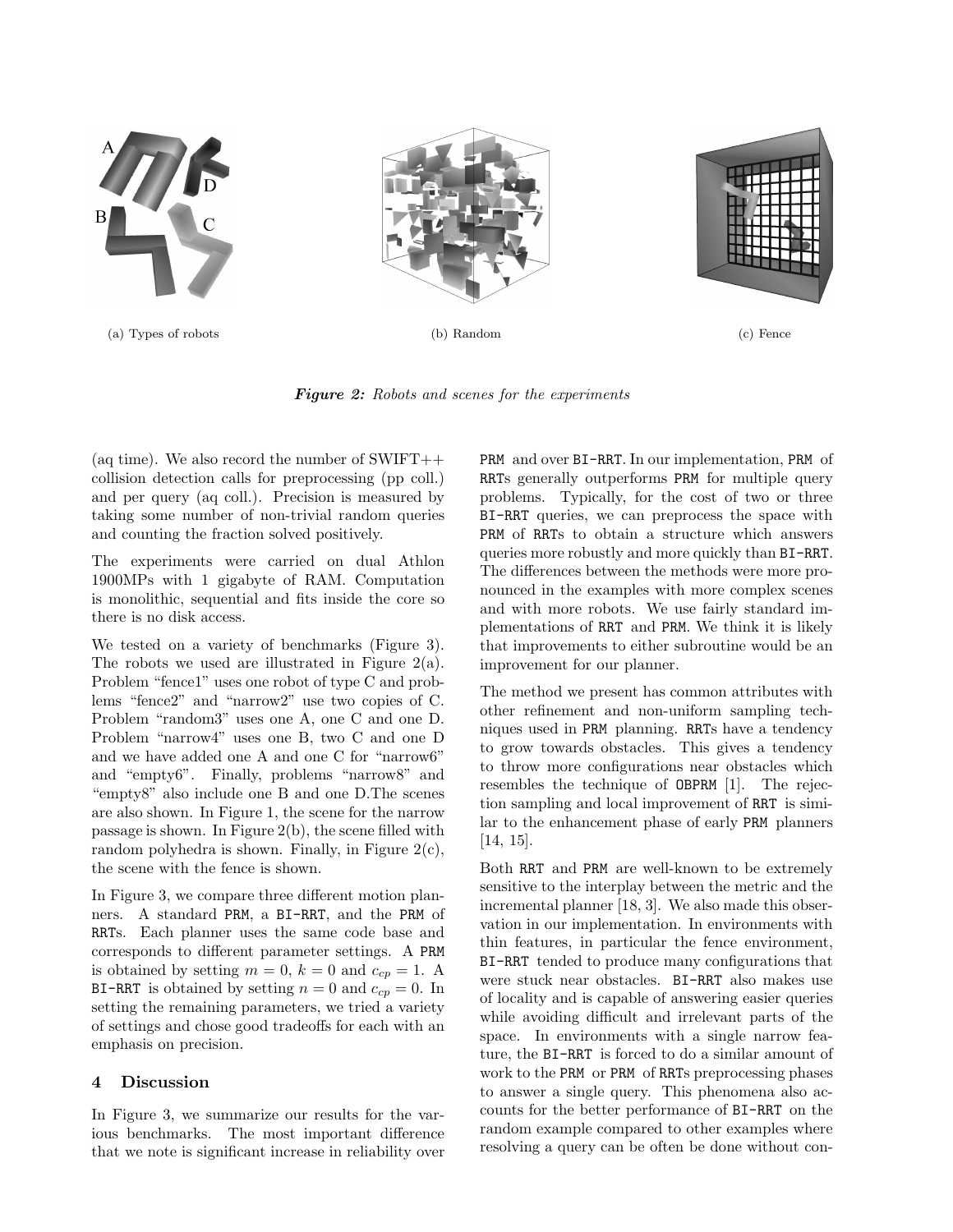| PRM          | $pp \, time(s)$ | pp coll. | $aq \, time(ms)$ | aq coll. | precision      |
|--------------|-----------------|----------|------------------|----------|----------------|
| empty 6      | 3.75            | 45202    | 23.03            | 217      | 0.952          |
| empty 8      | 507.09          | 1179373  | 232.19           | 484.8    | 0.882          |
| narrow 2     | 452.8           | 1030952  | 307.67           | 137      | 0.991          |
| narrow 4     | 467.79          | 830600   | 217.1            | 148.91   | $\mathbf{1}$   |
| narrow $6\,$ | 1426.32         | 2040998  | 269.58           | 1105     | 0.242          |
| narrow 8     | 10544.89        | 60554186 | 375.81           | 710.4    | $\overline{0}$ |
| random 3     | 2657.21         | 3945703  | 452.63           | 1130.31  | 0.544          |
| fence 1      | 200.83          | 1671408  | 503.46           | 9559     | 0.597          |
| fence 2      | 1147            | 2654280  | 356.52           | 1836     | 0.12125        |
|              |                 |          |                  |          |                |
| BI-RRT       | $pp \, time(s)$ | pp coll. | $aq \, time(ms)$ | aq coll. | precision      |
| empty 6      |                 |          | 319.92           | 9607     | 0.978          |
| empty 8      |                 |          | 4207             | 75917    | 0.995          |
| narrow 2     |                 |          | 154297           | 1954355  | 0.418          |
| narrow 4     | n/a             | n/a      | 23250.72         | 695309   | 0.357          |
| narrow 6     |                 |          | 208022           | 316989   | $0.54\,$       |
| narrow 8     |                 |          | 1073393          | 10900158 | $0.25\,$       |
| random 3     |                 |          | 9493.96          | 94367    | 0.804          |
| fence 1      |                 |          | 4484.52          | 213279   | 0.0133         |
| fence 2      |                 |          | 254954           | 344255   | 0.0            |
|              |                 |          |                  |          |                |
| PRM of RRT   | $pp \, time(s)$ | pp coll. | aq~time(ms)      | aq coll. | precision      |
| empty 6      | 0.5489          | 15016    | 116.1            | 3200     | 0.985          |
| empty 8      | 5.984           | 103528   | 1296.75          | 22261.58 | 0.97           |
| narrow 2     | 96.17           | 8062836  | 7.426            | 393.27   | $\mathbf{1}$   |
| narrow 4     | 84.42           | 3889115  | 46               | 2128.45  | 0.999          |
| narrow 6     | 421.43          | 11947585 | 941.696          | 26003    | 0.941          |
| narrow 8     | 7302.14         | 10822951 | 10327            | 16362    | 0.68           |
| random 3     | 25.58           | 253330   | 7186             | 70816    | 0.961          |
| fence 1      | 186.46          | 6713599  | 56.42            | 2666.38  | $\mathbf{1}$   |
| fence 2      | 220.63          | 8789764  | 143.92           | 5828     | 0.875          |

Figure 3: Comparison of Planning Algorithms

sidering the whole space. Finally, we believe that the efficiency of the PRM of RRTs derives in part from offering the BI-RRT calls easier queries as they come from the nearest neighbor clustering.

The algorithms we use are designed to have several opportunities for early exit as a speed enhancement. In collision detection, bisection checking on a path allows for early exit for paths with many collisions. In the PRM layer, only checking edges between different components and halting when all components were determined produced better results. Finally, the BI-RRT algorithm can make an early exit by quickly checking k close edges before beginning or once a path between the roots has been found. Together these early exit opportunities allow for good overall time improvements without a loss in reliability. Since PRM of RRTs uses all of these opportunities for early exit, the time improvements are most significant.

In some of experiments, clock time for PRM of RRTs was far superior to PRM even though fewer collision checks occurred in the second method. This occurs for several reasons. Using bisection for collision detection quickly rejects bad edges, however a large number of edge checks are initiated. The incremental planner will continue checking an edge once a failure occurs. PRM of RRTs checks fewer edges but works harder for each edge. This is reflected in the running time. Also, the nearest neighbor queries lead to super-linear growth in the running time. On more difficult examples, PRM needs many milestones to succeed and the k-D tree has many points in it. As the number of points in the tree grows, this cost begins to dominate the running time since it is the